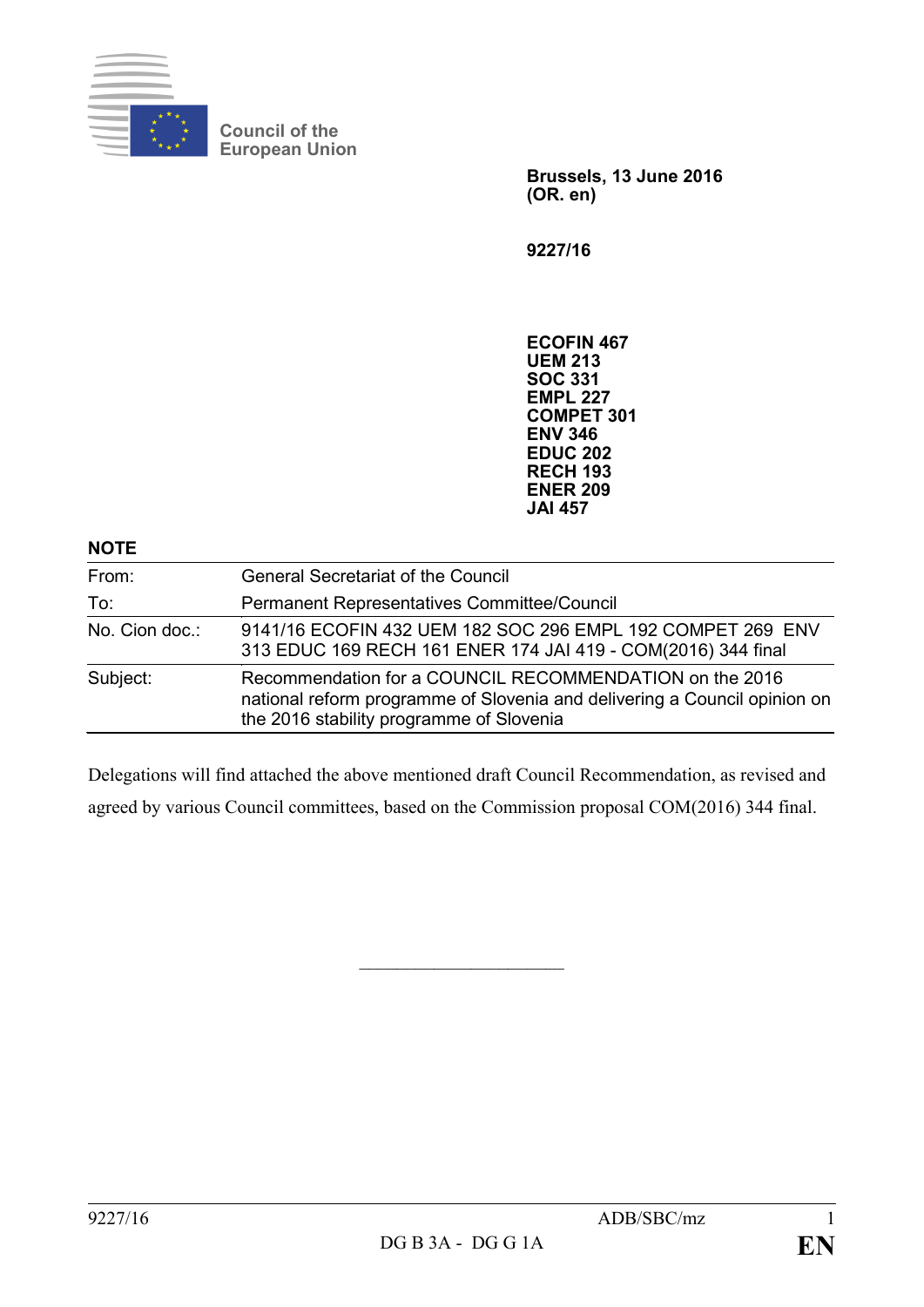## **COUNCIL RECOMMENDATION**

**of …**

## **on the 2016 National Reform Programme of Slovenia and delivering a Council opinion on the 2016 Stability Programme of Slovenia**

THE COUNCIL OF THE EUROPEAN UNION,

Having regard to the Treaty on the Functioning of the European Union, and in particular Articles 121(2) and 148(4) thereof,

Having regard to Council Regulation (EC) No 1466/97 of 7 July 1997 on the strengthening of the surveillance of budgetary positions and the surveillance and coordination of economic policies<sup>[1](#page-1-0)</sup>, and in particular Article 5(2) thereof,

Having regard to Regulation (EU) No 1176/2011 of the European Parliament and of the Council of 16 November 2011 on the prevention and correction of macroeconomic imbalances**[2](#page-1-1)** , and in particular Article 6(1) thereof,

Having regard to the recommendation of the European Commission,

Having regard to the resolutions of the European Parliament,

Having regard to the conclusions of the European Council,

Having regard to the opinion of the Employment Committee,

<span id="page-1-0"></span>**<sup>1</sup>** OJ L 209, 2.8.1997, p. 1.

<span id="page-1-1"></span>**<sup>2</sup>** OJ L 306, 23.11.2011, p. 25.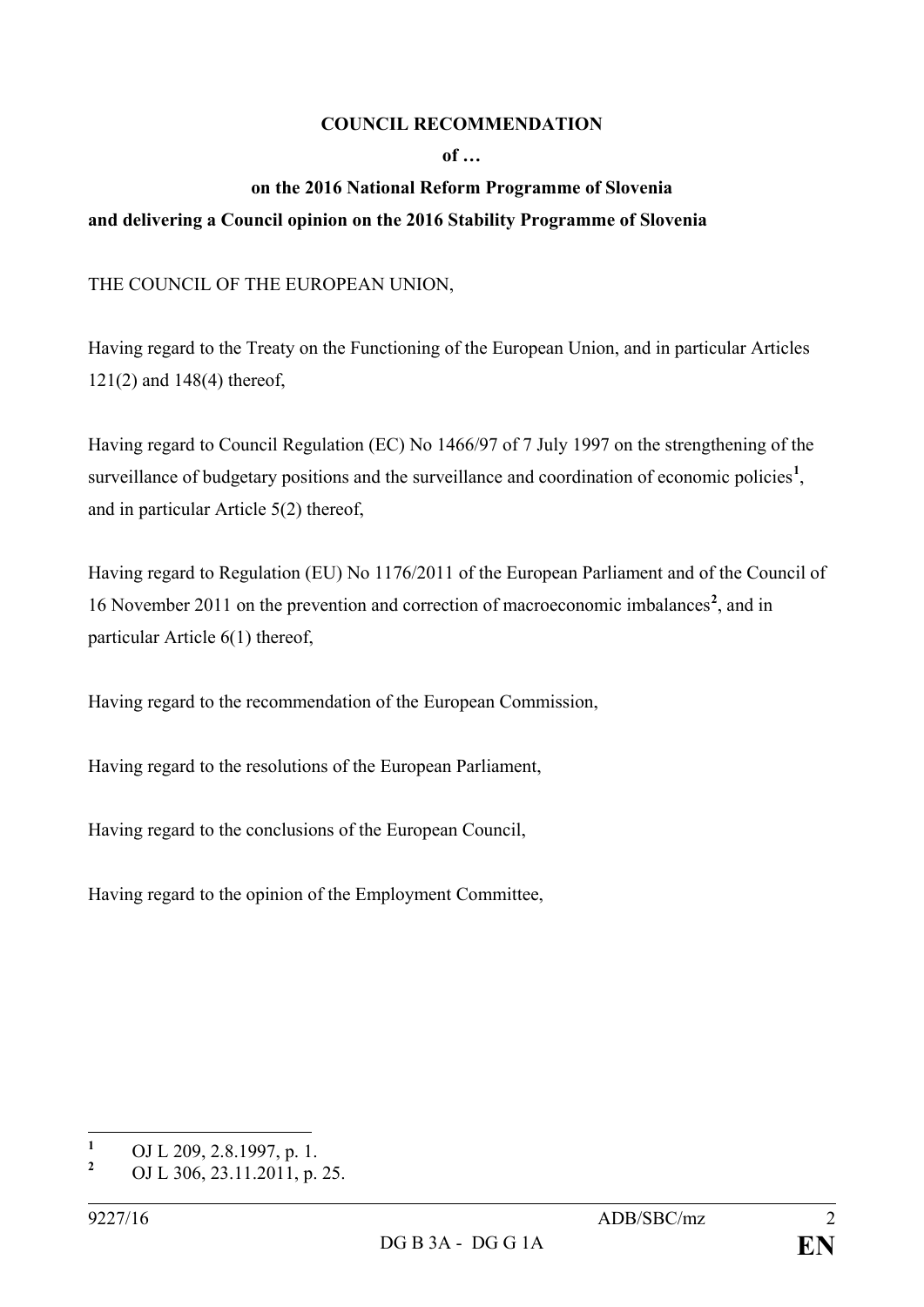Having regard to the opinion of the Economic and Financial Committee,

Having regard to the opinion of the Social Protection Committee,

Having regard to the opinion of the Economic Policy Committee,

Whereas:

(1) On 26 November 2015, the Commission adopted the Annual Growth Survey, marking the start of the 2016 European Semester for economic policy coordination. The priorities of the Annual Growth Survey were endorsed by the European Council on 17-18 March 2016. On 26 November 2015, on the basis of Regulation (EU) No 1176/2011, the Commission adopted the Alert Mechanism Report, in which it identified Slovenia as one of the Member States for which an in-depth review would be carried out. On the same day, the Commission also adopted a recommendation for a Council Recommendation on the economic policy of the euro area. That Recommendation was endorsed by the European Council on 18-19 February 2016 and adopted by the Council on 8 March 2016**[3](#page-2-0)** . As a country whose currency is the euro and in view of the close interlinkages between the economies in the economic and monetary union, Slovenia should ensure the full and timely implementation of the Recommendation.

<span id="page-2-0"></span>**<sup>3</sup>** OJ C 96, 11.3.2016, p. 1.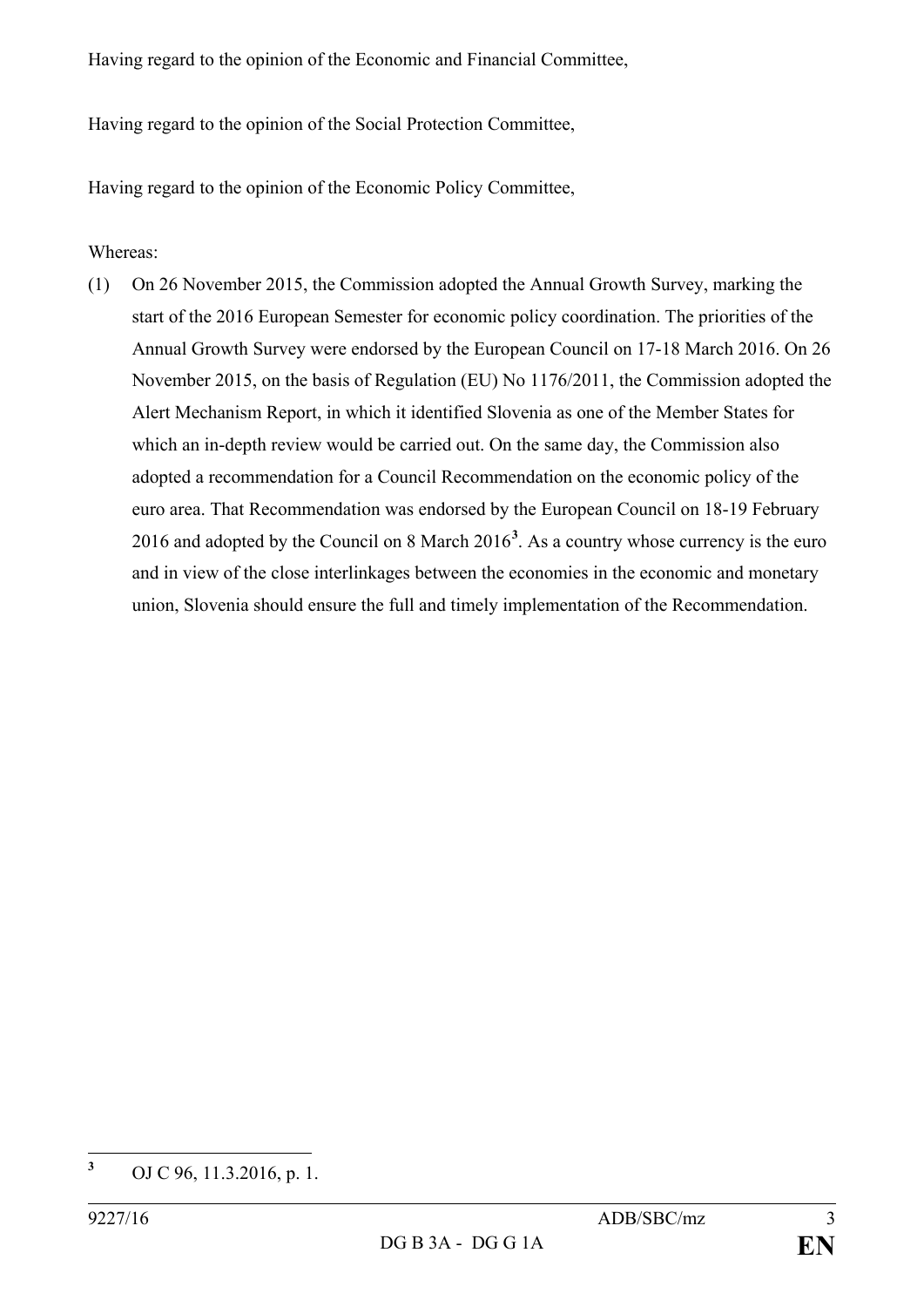- (2) The 2016 country report for Slovenia was published on 26 February 2016. It assessed Slovenia's progress in addressing the country-specific recommendations adopted by the Council on 14 July 2015 and Slovenia's progress towards its national Europe 2020 targets. It also included the in-depth review under Article 5 of Regulation (EU) No 1176/2011. On 8 March 2016, the Commission presented the results of the in-depth review. The Commission's analysis leads it to conclude that Slovenia is experiencing macroeconomic imbalances. Weaknesses in the banking sector, corporate indebtedness, the lack of investment and longterm fiscal sustainability risks constitute vulnerabilities that will need to be addressed. Confidence has returned in the Slovenian banking sector. However, credit growth remains negative and the level of non-performing loans remains relatively high. It is essential that Slovenia tackles risks to fiscal sustainability stemming from increasing pressures on its health care and pension systems and reduces the increased public debt. Further reduction of obstacles to investment is required, particularly in the area of public administration. There is a need to strengthen the involvement of social partners in policy design and implementation of structural reforms in particular on pensions, health, long-term care and labour market policies.
- (3) On 15 April 2016, Slovenia submitted its 2016 National Reform Programme and its 2016 Stability Programme. In order to take account of their interlinkages, the two programmes have been assessed at the same time.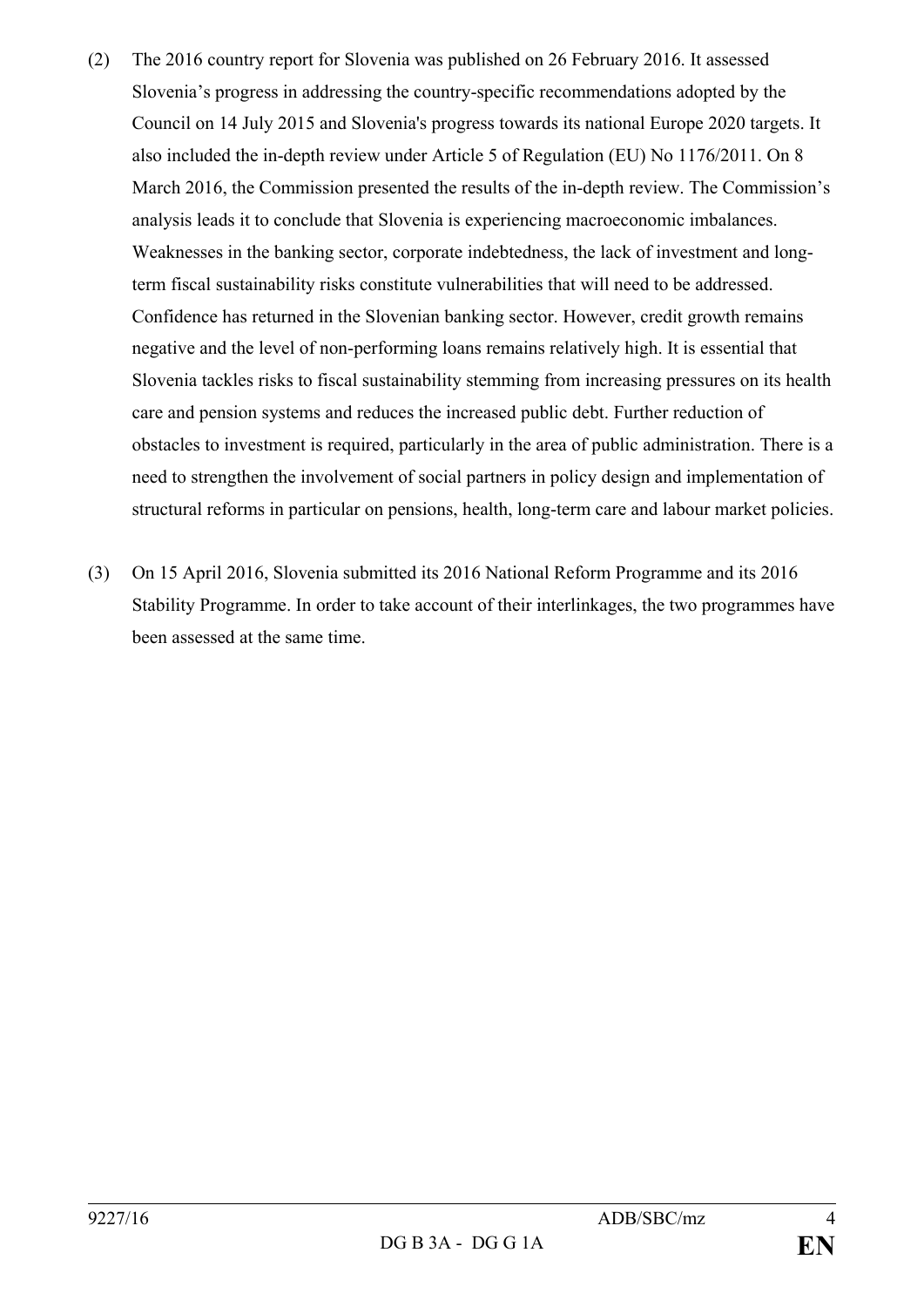- (4) Relevant country-specific recommendations have been addressed in the programming of the European Structural and Investment Funds for the 2014-2020 period. As foreseen in Article 23 of Regulation (EU) No 1303/2013 of the European Parliament and of the Council**[4](#page-4-0)** , where it is necessary to support the implementation of relevant Council recommendations, the Commission may request a Member State to review and propose amendments to its Partnership Agreement and relevant programmes. The Commission has provided further details on how it would make use of this provision in guidelines on the application of the measures linking effectiveness of the European Structural and Investment Funds to sound economic governance.
- (5) The 2016 Stability Programme of Slovenia indicates that the budgetary impact of the exceptional inflow of refugees is significant and provides adequate evidence of the scope and nature of these additional budgetary costs. According to the Commission, the eligible additional expenditure amounted to 0,06 % of GDP in 2015 and is currently estimated at 0,07 % of GDP in 2016. The provisions set out in Article 5(1) and Article 6(3) of Regulation (EC) No 1466/97 cater for this additional expenditure, in that the inflow of refugees is an exceptional event, its impact on Slovenia's public finances is significant and sustainability would not be compromised by allowing for a temporary deviation from the adjustment path towards the medium-term budgetary objective. Whereas this provision is not applicable for 2015 as Slovenia was under the excessive deficit procedure, a final assessment regarding 2016, including on the eligible amounts, will be made in spring 2017 on the basis of observed data as provided by the Slovenian authorities.

<span id="page-4-0"></span>**<sup>4</sup>** Regulation (EU) No 1303/2013 of the European Parliament and of the Council of 17 December 2013 laying down common provisions on the European Regional Development Fund, the European Social Fund, the Cohesion Fund, the European Agricultural Fund for Rural Development and the European Maritime and Fisheries Fund and laying down general provisions on the European Regional Development Fund, the European Social Fund, the Cohesion Fund and the European Maritime and Fisheries Fund and repealing Council Regulation (EC) No 1083/2006 (OJ L 347, 20.12.2013, p. 320).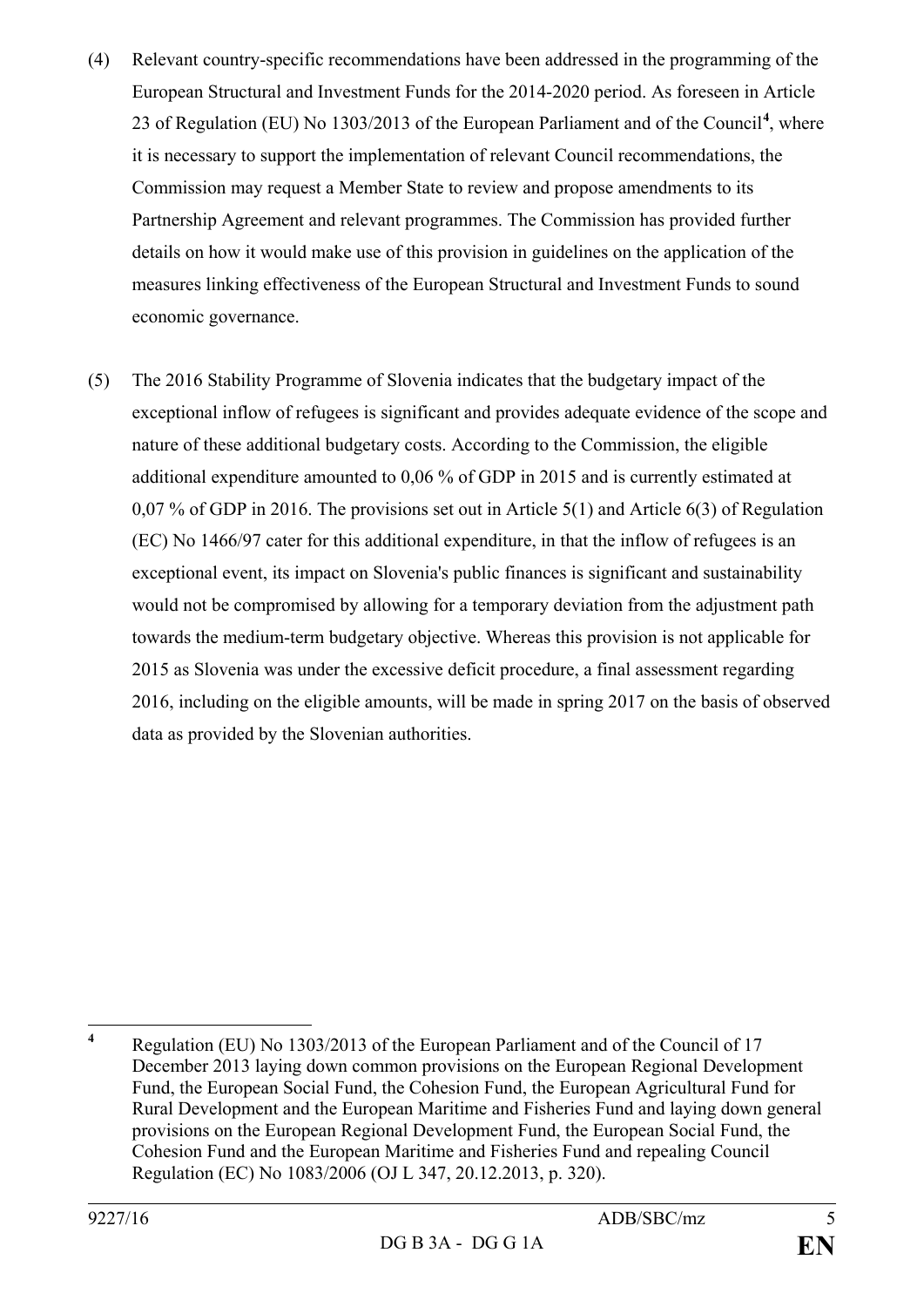(6) Following the abrogation of the excessive deficit procedure, Slovenia is in the preventive arm of the Stability and Growth Pact and subject to the transitional debt rule. In its 2016 Stability Programme, the Government plans a gradual improvement of the headline balance from 2,2 % in 2016 to 0,4 % of GDP in 2019. The medium-term budgetary objective - a balance budget in structural terms, which does not respect the requirements of the Stability and Growth Pact - is planned to be achieved in 2020, beyond the Programme's horizon. However, the recalculated structural balance**[5](#page-5-0)** points to a structural deficit of 1,2 % of GDP in 2019. According to the Stability Programme, the government debt-to-GDP ratio is expected to fall to 80,2 % of GDP in 2016 and continue to fall to 73,8 % of GDP in 2019. The macroeconomic scenario underpinning these budgetary projections is plausible. However, the measures needed to support the planned deficit targets from 2017 onwards have not been sufficiently specified. According to the Commission 2016 spring forecast, Slovenia's output gap in 2017 is estimated at 1,8 % of GDP, while potential growth is projected at 1,1 % and real GDP growth at 2,3 % of GDP. On this basis, Slovenia is assessed to be in "good times" in 2017, requiring a structural adjustment of 1 % of GDP. However, there is significant uncertainty regarding the calculation of potential growth and the output gap in the specific case of Slovenia because of the specific situation of the labour market, the particularly large economic contraction in 2008-2013 and the structural reforms being implemented. Alternative output gap estimations covering a longer time horizon, reflecting the ongoing review of the estimation method, suggest a smoother output gap profile for Slovenia, implying that it would be premature to conclude that the Slovenian economy is in "good times" in 2017. Therefore, requiring a structural effort in 2017 in line with "normal times" conditions appears more appropriate at the current juncture. There appears to be a risk of some deviation from the recommended adjustment towards the medium term objective in 2016 and, under unchanged policies, a risk of a significant deviation in 2017. The conclusion for 2016 would not change in case the budgetary impact of the exceptional inflow of refugees was excluded from the assessment. Slovenia is forecast to comply with the transitional debt rule in 2016 and to broadly comply with it in 2017. Based on its assessment of the Stability Programme and taking into account the Commission 2016 spring forecast, the Council is of the opinion that there is a risk that Slovenia will not comply with the provisions of the Stability and Growth Pact. Therefore, further measures will be needed to ensure compliance in 2016 and 2017.

<span id="page-5-0"></span>**<sup>5</sup>** The structural balance as recalculated by the Commission based on the information in the Stability Programme, following the commonly agreed methodology.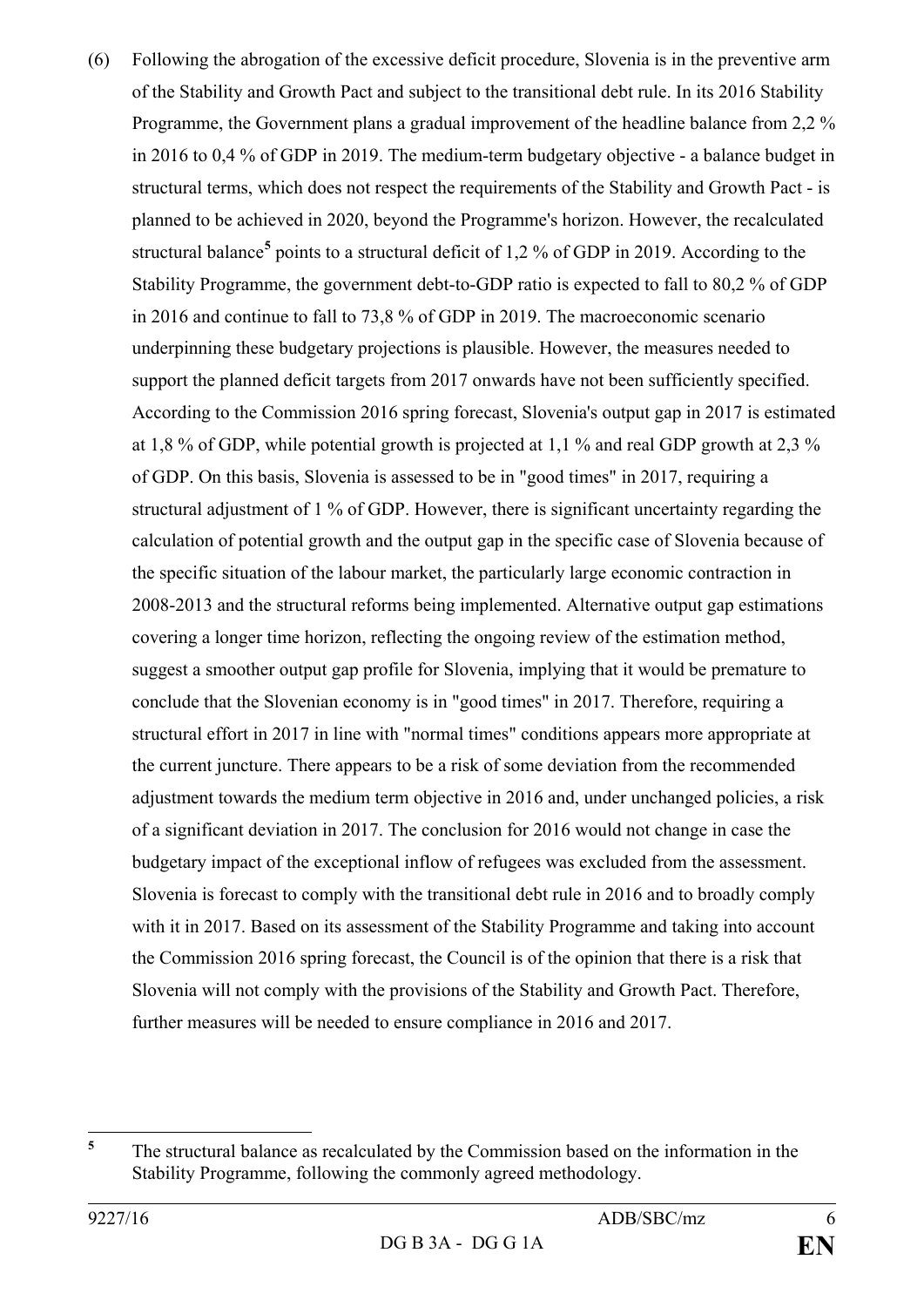- (7) In July 2015, the Parliament adopted the Fiscal Rules Act. However, an independent Fiscal Council to oversee the implementation of the rules has yet to be appointed. Furthermore, revisions to the Public Finance Act required to make the Fiscal Rules Act fully operational and aimed at putting a multi-annual approach to budgeting on a statutory footing remain outstanding.
- (8) The high level of public debt at well above 60 % of GDP makes Slovenia vulnerable to nominal growth and interest rate shocks. At the same time, Slovenia's population is ageing faster than that of most Member States. Slovenia faces high risks regarding the long-term sustainability of public finances, given that it has the highest long-term sustainability gap indicator of all Member States, stemming from the projected increase in pension related public spending, healthcare and long-term care expenditure. Projected public spending on pensions is the highest among all Member States and is estimated to increase from 11,8 % in 2013 to 15,3 % of GDP in 2060. The old age dependency ratio is projected to more than double between 2013 and 2060, putting significant pressure on the pension systems. Projected implicit liabilities related to the cost of ageing reflect the long-term challenges in terms of an ageing population. In addition, adequacy problems for workers with less than full working careers can be expected in the future, with an increasing number of people with incomplete or short working careers, also due to their late entry into the labour market, working in intermittent jobs and with a low contribution density. A White Paper on pensions was published in April 2016 and will serve as the basis for a wide public consultation. The results of the consultation will be fed into a new pension reform that should be adopted within the current legislative term, swiftly starting by agreement with social partners on key elements of the reform, namely the retirement age, level of pensions, indexation and optimisation of the second pillar.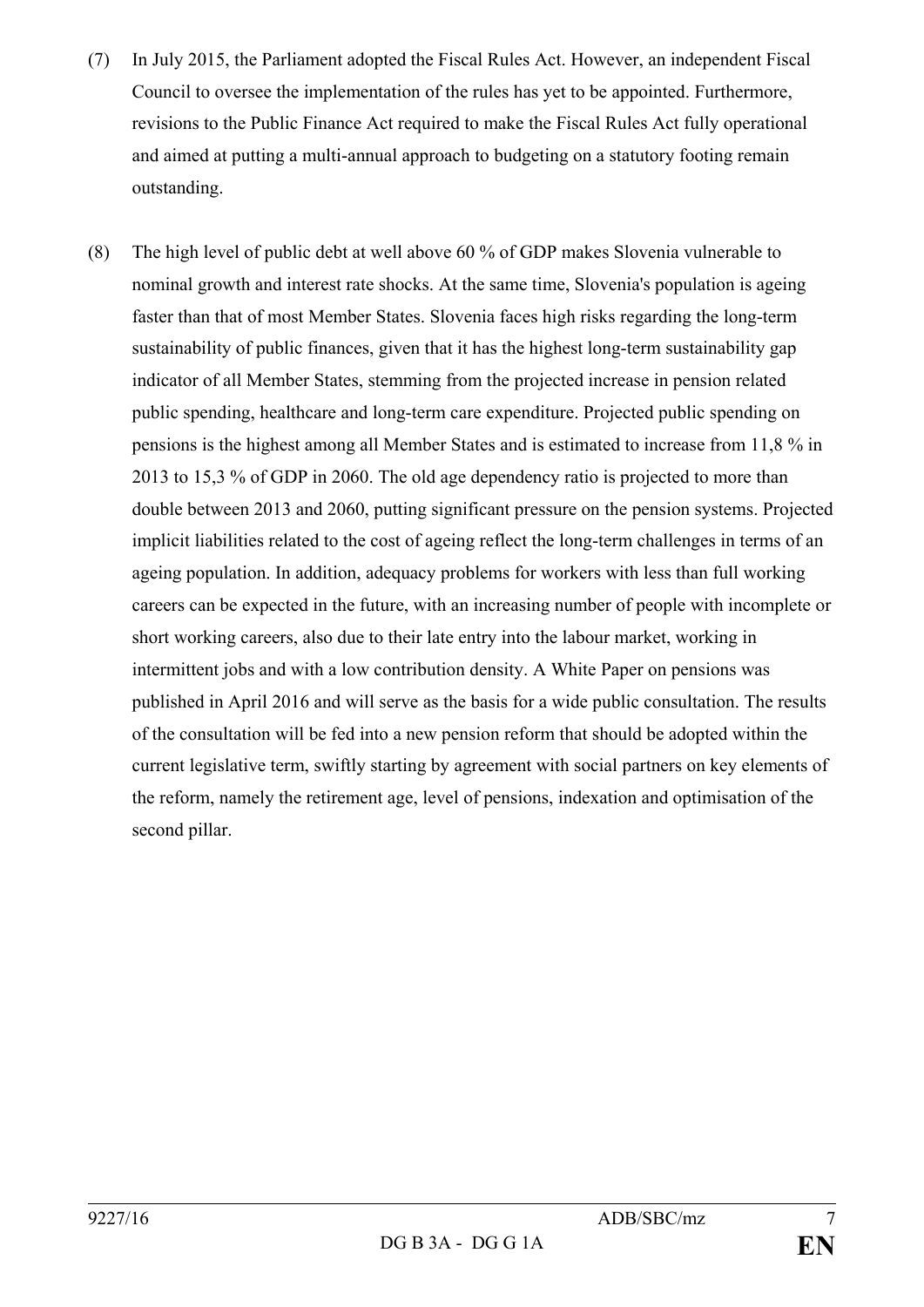(9) Public expenditure on long-term care is projected to more than double by 2060 due to population ageing. This poses a significant fiscal sustainability challenge for Slovenia. The proportion of the population aged 80 years and older is projected to rise three-fold, from 4,6 % in 2013 to 12,4 % in 2060. Between 2003 and 2013, overall expenditure on long-term care increased by 85 % with private expenditure growing at a higher pace than public expenditure. There is no integrated long-term care system in Slovenia. Slovenia focusses its spending on formal in-kind benefits, the majority of which is spent on institutional care rather than home care, although both figures are below the EU average. There is significant scope for increasing the cost-effectiveness of the healthcare system by strengthening the measures for improving primary care as a gate keeper, shifting from in-patient to outpatient care, improving the efficiency and governance of hospitals, improving contracting and payment processes for health services, developing better cost information for the adjustment of the imported diagnosis-related groups, and further development of a quality monitoring framework. The proportion of joint procurement is low and there is a strong focus on the 'lowest price' award criterion. A comprehensive review of the health care system has been completed and the Resolution on the National Healthcare Plan 2016-2025 was adopted by the Government at the end of 2015 and by the Parliament in March 2016. The Resolution represents a strategic plan for the development of the healthcare system. Some of its measures are being implemented, while proposals for other key binding implementing measures are in preparation and are yet to be presented. It also remains unclear whether the reform will address key issues such as in-built automatic stabiliser schemes, which would cushion revenue fluctuations over the business cycle or the access and quality of service provision. The adoption of the Long-term Care Act and the Healthcare and Health Insurance Act has been repeatedly delayed and the current roadmap for their adoption appears to be optimistic for the second half of 2016.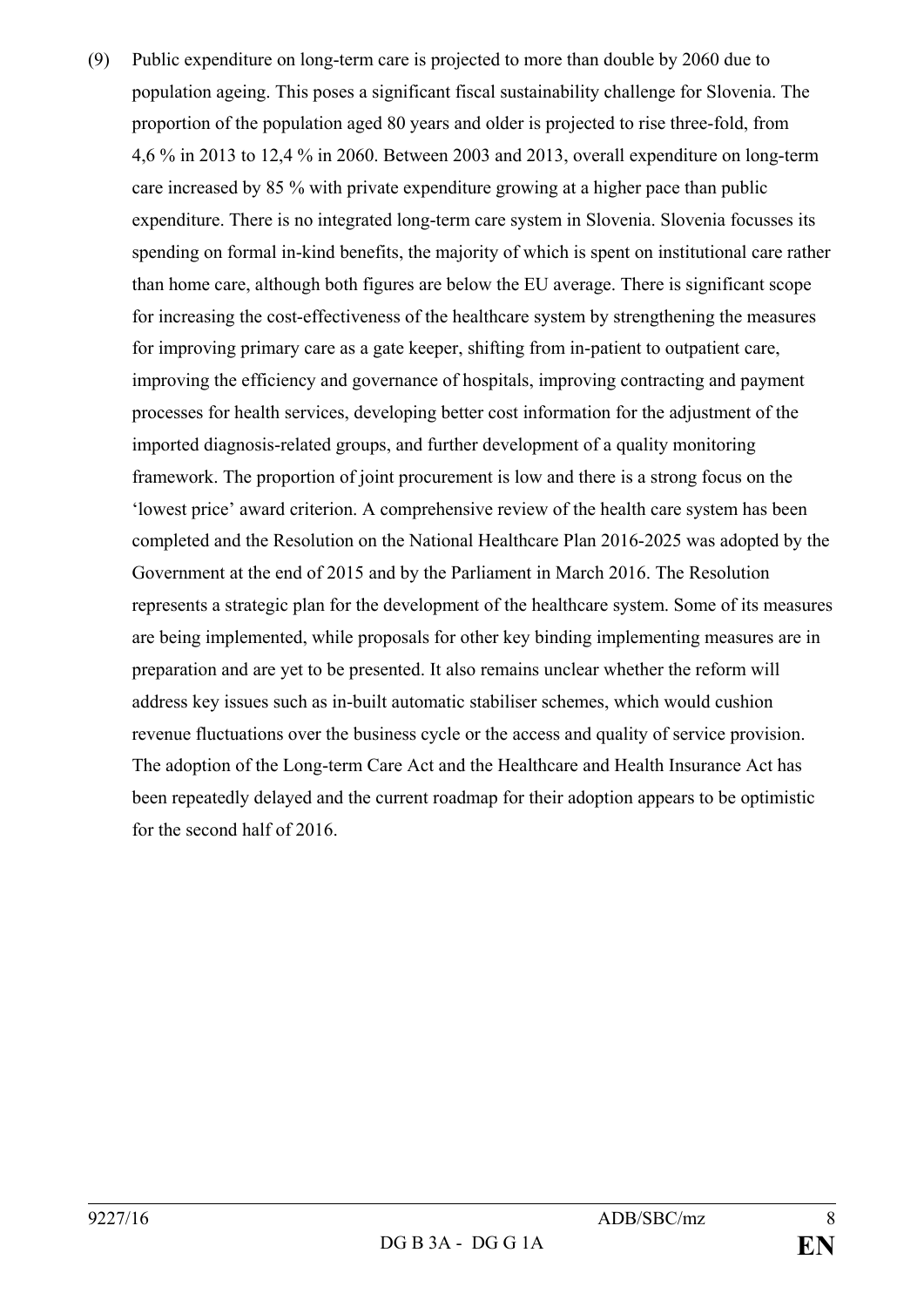(10) Labour market performance is gradually improving and social conditions have stabilised. Job creation has picked up considerably and unemployment is decreasing. However, participation rates of older and low-skilled workers remain a challenge. Long-term unemployment still represents more than half of all unemployed with a significant share of the long-term unemployed being low-skilled or older than 50 years of age. The Guidelines for Active Labour Market Policy Measures 2016-2020 represent a continuation of the approach implemented so far, while the expenditure for that policy area remains low. Temporary exemptions from employers' social contributions for newly employed workers older than 55 were adopted in November 2015. Further measures to prolong working lives, including adapting the working environment, which are relevant also for the sustainability of the pension system, are expected to be presented in 2016. Wage growth stayed in line with productivity gains and continued to support external competitiveness. In November 2015, the Parliament passed a bill proposed by the trade unions that redefined the minimum wage to exclude some bonuses. As a result, employer organisations withdrew from the social agreement, weakening the social dialogue considerably.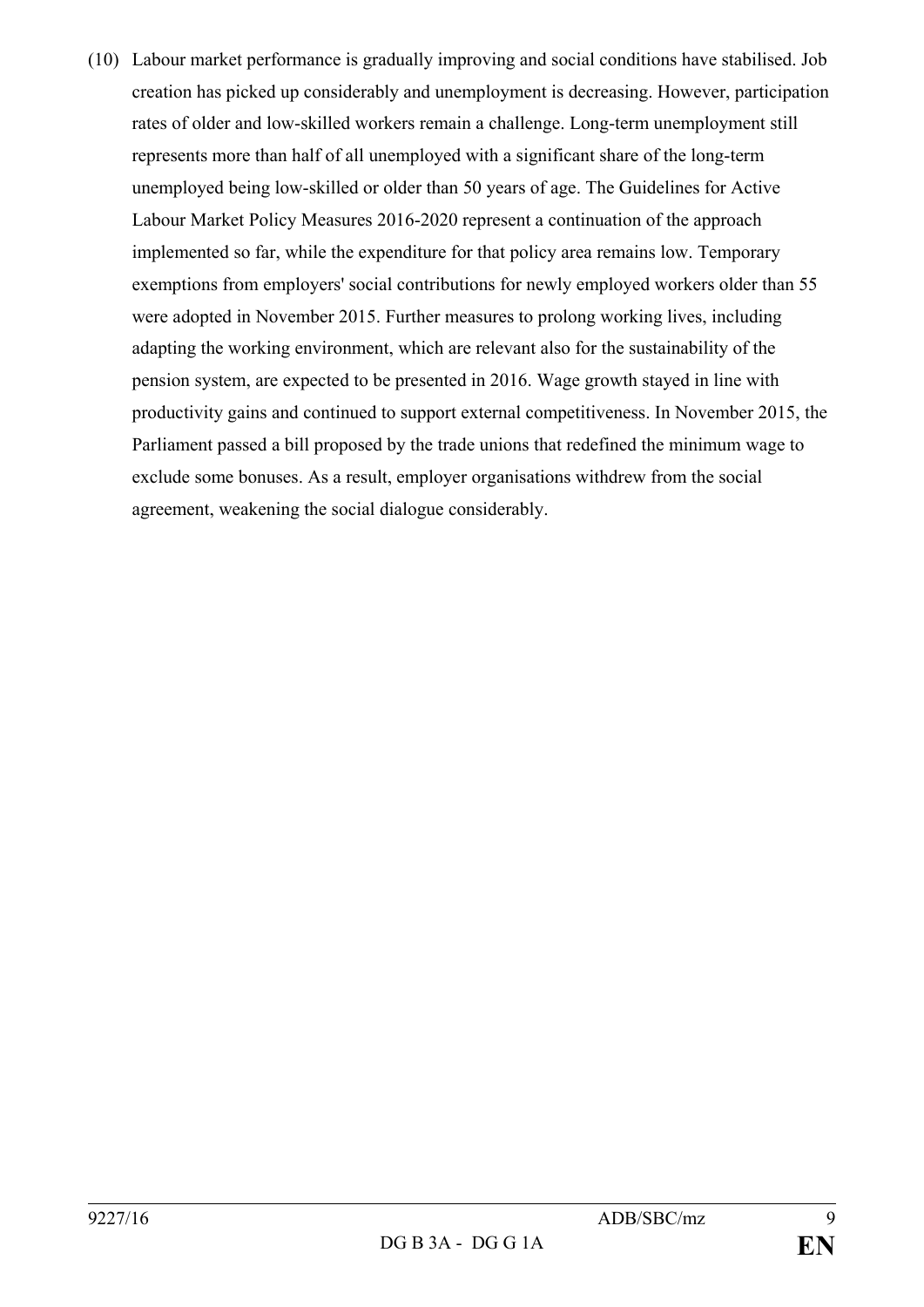(11) Progress has been made on the work-out of non-performing loans, although they remain at high levels compared with the pre-crisis period. Slovenia has implemented several policy measures to improve the sustainability of the banking sector. These include strengthening the banks' work-out capacity and introducing action setting specific targets for the reduction of non-performing loans. Slovenia has also introduced several measures to manage credit risk. Positive results are expected by mid-2016. Nevertheless, the policy priorities in the short term remain the further resolution of non-performing loans and the management of credit risk. Operational and financial restructuring of major corporates has been completed and master restructuring agreements are continuously monitored. The Bank Asset Management Company (BAMC) is fully operational and its 2017-22 strategy has been set out. While progress has been made by the BAMC in the work-out of its loan book, it remains a significant risk to the sustainability of public finances. In 2015, its activities contributed 1 % of GDP to the general government deficit of 2,9 %. Oversight of the activities of the BAMC appears to be insufficient as the authorities had considerably underestimated the deficit of the BAMC in 2015 by 0,7 % of GDP and appeared unaware of the level of write-offs performed by the BAMC. Additional restructuring tools are also available. On the back of substantial progress in restructuring of major corporates, Slovenia has started the restructuring of several SMEs. Guidelines for the restructuring of SMEs are currently being implemented by the banks. Progress has been made on access to finance for SMEs and micro companies. Nevertheless, there is limited access to alternative sources of financing such as venture capital. Small businesses are still overly dependent on bank lending despite the increasing availability of debt and equity instruments in the market. Therefore, that segment is very vulnerable to credit market developments.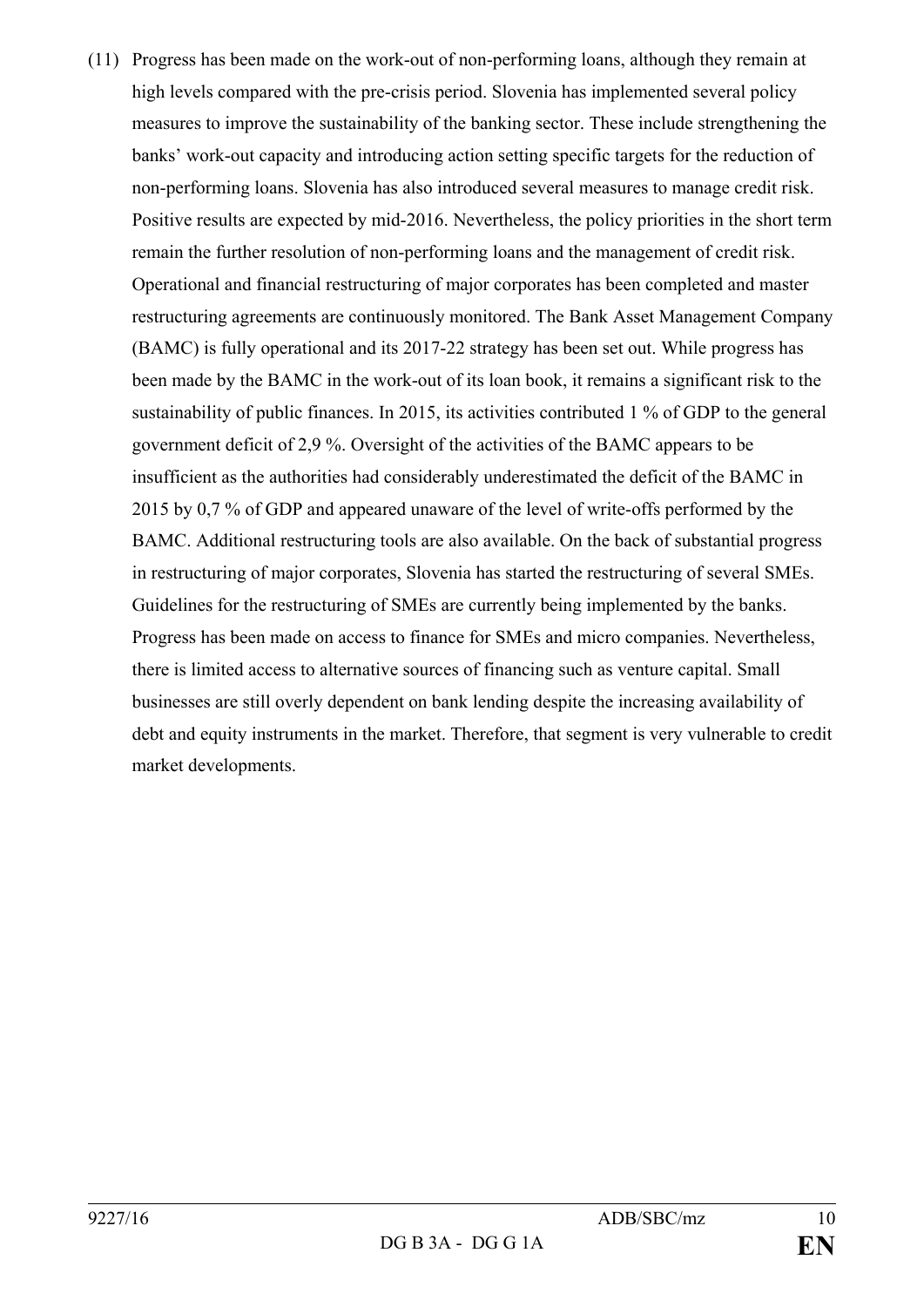(12) Investment growth has been muted in recent years, which limited Slovenia's economic output and future growth prospects. Private investment declined sharply during the economic crisis and since then its share in GDP has been decreasing. With public investment strongly dependent on the dynamics of EU funds, more productive investment is needed to stimulate and sustain economic growth. Foreign direct investment in Slovenia has grown markedly in the last two years, mainly due to increased privatisation efforts. However, Slovenia's business environment remains hindered by ongoing deleveraging and a high level of administrative burden, particularly in the areas of construction, spatial planning and tax compliance, but also due to restrictive regulation on access to and exercise of regulated professions, which impedes the inflow of investment. Making it easier to do business in Slovenia depends on increased business trust and further elimination of inefficiencies in public administration and red tape stemming from a high number of laws and by-laws and frequent changes to legislation. Around half of the administrative burden reduction measures set out in the Government's single document have been implemented, but some pertinent measures, especially on building permits and spatial planning, have been delayed.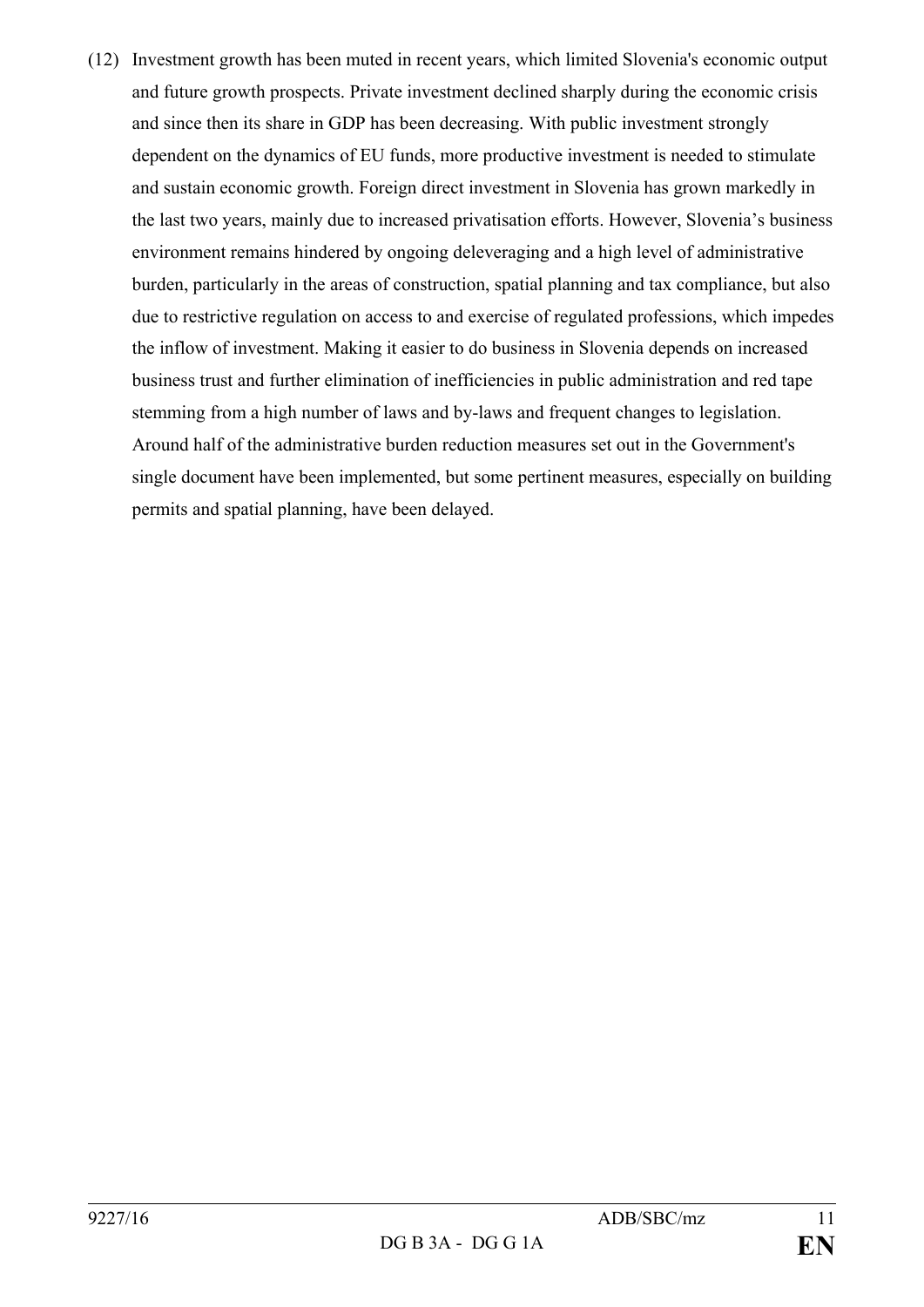(13) The 2015-2020 strategy for the development of public administration, adopted as part of Slovenia's compliance with the pre-conditions for accessing European Structural and Investment Funds for 2014-2020, stretches across various portfolios, making cross-ministerial coordination essential if it is to be implemented properly and in good time. In February 2016, the Government adopted the second interim report on the implementation of the 'Zero tolerance of corruption' programme. There has been some progress in the implementation of that programme. However, certain measures of the programme (joint public procurement for health, examination of crime in banking sector and adoption of the Act for integrity and prevention of corruption) have been delayed. The envisaged amendment of the Act for integrity and prevention of corruption will provide an opportunity to improve the functioning of the Commission for Prevention of Corruption, by addressing credibility issues and the efficiency of its work. In the justice system, the length of trials has been shortened further and the number of pending cases has been reduced from very high levels, partly helped by a smaller number of incoming cases. The decrease is also, to a certain extent, determined by changes in the procedural and statistical treatment of enforcement cases. The Supreme Court continues to update business processes in courts and to reform case management systems. Despite an improved insolvency framework, offering businesses increased opportunities for reorganisation, liquidation proceedings remain lengthy and ineffective.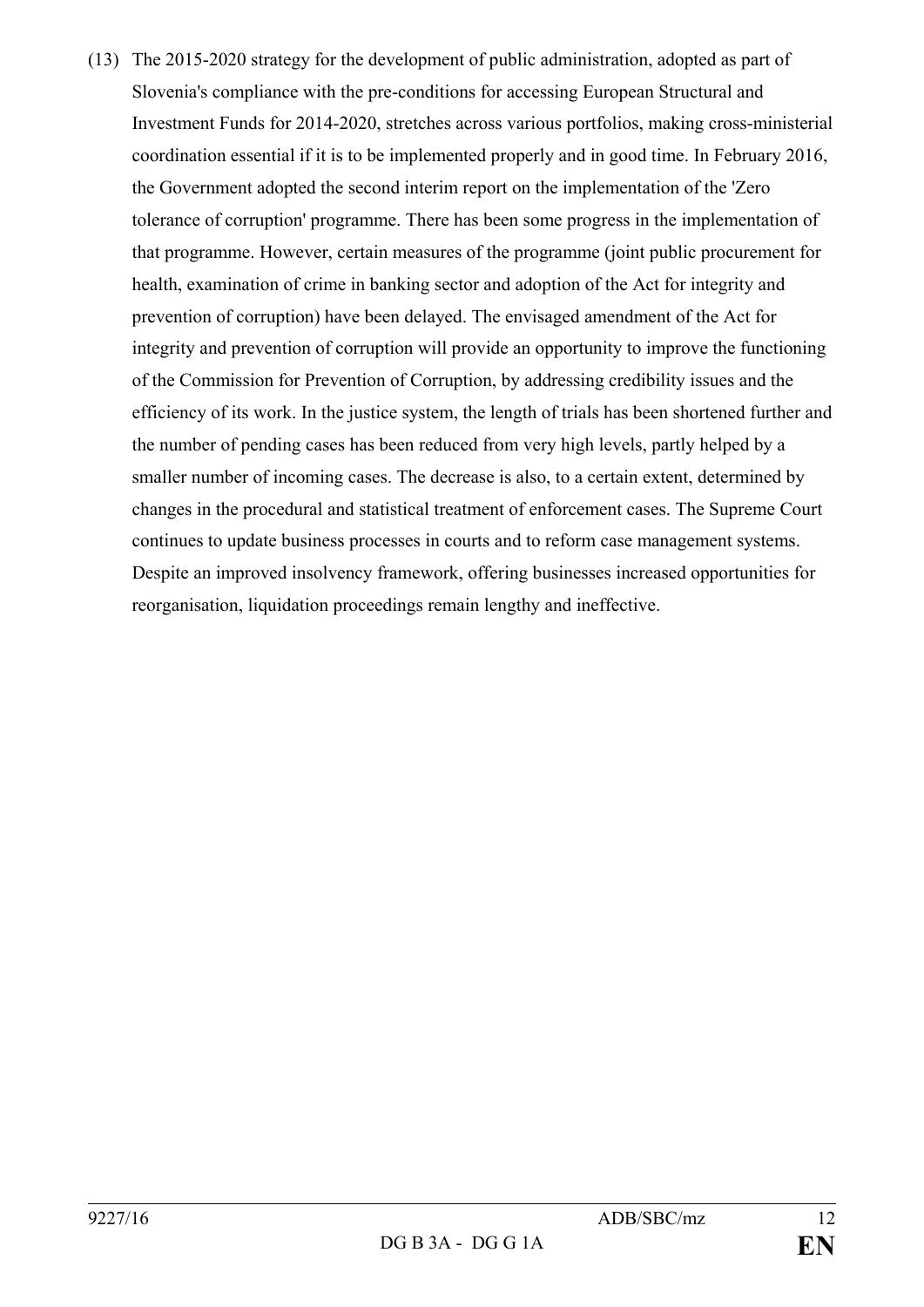- (14) State involvement in the economy remains high. The State is the largest employer, asset manager and corporate debt holder in Slovenia. In response to the recommendations issued to Slovenia between 2012 and 2015 on that issue, the country produced a new framework for the Slovenian Sovereign Holding. It includes a strategy on the management of State ownership, a set of asset performance criteria and a management plan for 2016. This system complements the new corporate governance code for state-owned enterprises adopted at the end of 2014. The strategy confirms the extent of State's current involvement in the economy and shifts the focus towards an improved performance of the state-owned enterprises. Therefore, implementation of the overhauled framework by the Slovenian Sovereign Holding is all the more important to ensure the separation of the Government's ownership and regulatory functions and the professional management of state-owned enterprises. This, together with further privatisation of selected assets, should reduce contingent liabilities to the budget from this area. The privatisation of Nova Ljubljanska Banka (NLB) is to be launched in 2016 in line with the Slovenian Sovereign Holding management plan.
- (15) In the context of the European Semester, the Commission has carried out a comprehensive analysis of Slovenia's economic policy and published it in the 2016 country report. It has also assessed the Stability Programme and the National Reform Programme and the follow-up given to the recommendations addressed to Slovenia in previous years. It has taken into account not only their relevance for sustainable fiscal and socio-economic policy in Slovenia but also their compliance with EU rules and guidance, given the need to strengthen the EU's overall economic governance by providing EU-level input into future national decisions. The recommendations under the European Semester are reflected in recommendations (1) to (4)below.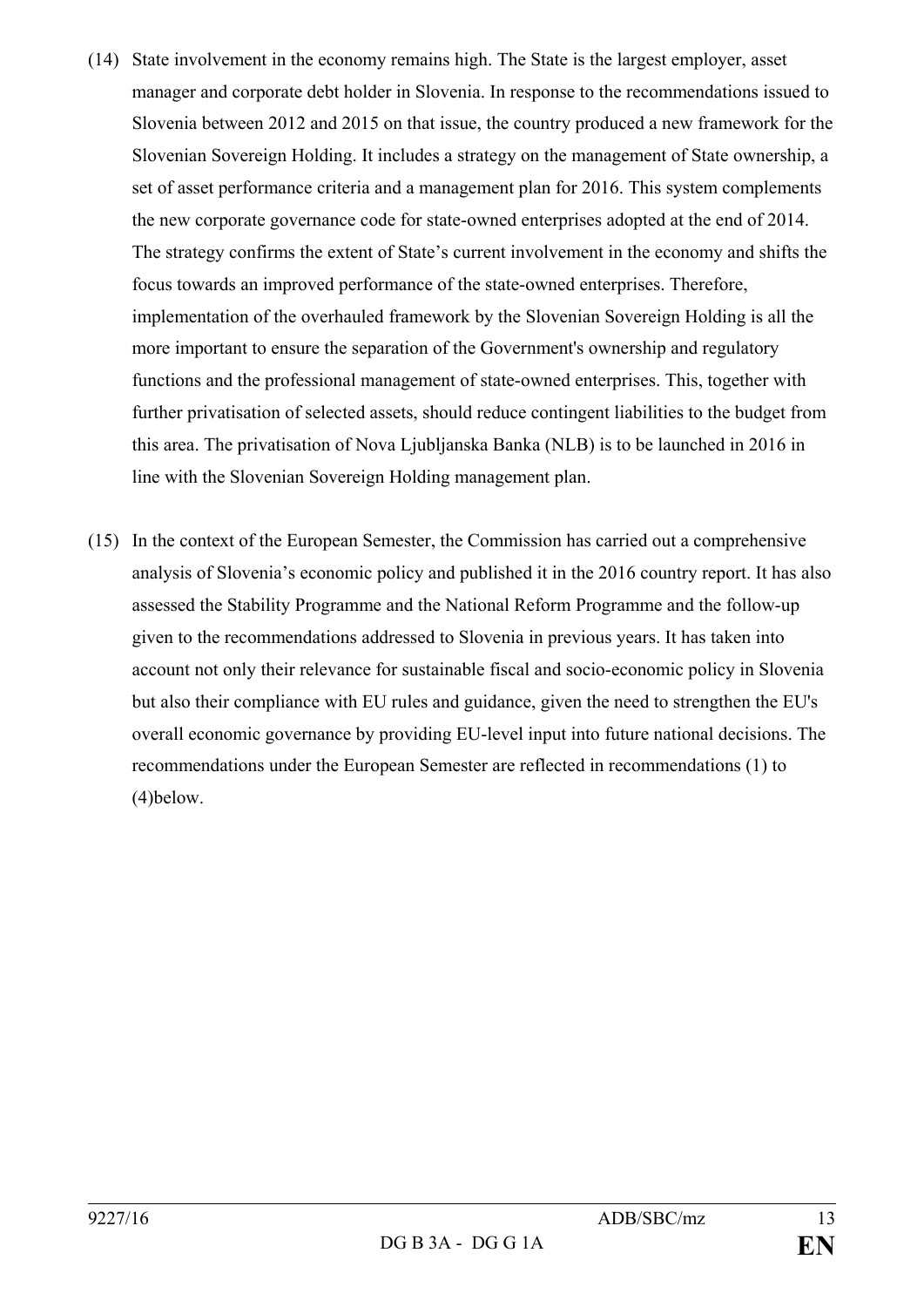- (16) In the light of this assessment, the Council has examined the Stability Programme, and its opinion**[6](#page-13-0)** is reflected in particular in recommendation (1) below.
- (17) In the light of the Commission's in-depth review and this assessment, the Council has examined the National Reform Programme and the Stability Programme. Its recommendations under Article 6 of Regulation (EU) No 1176/2011 are reflected in recommendations (1), (3) and (4) below.

<span id="page-13-0"></span>**<sup>6</sup>** Under Article 5(2) of Regulation (EC) No 1466/97.